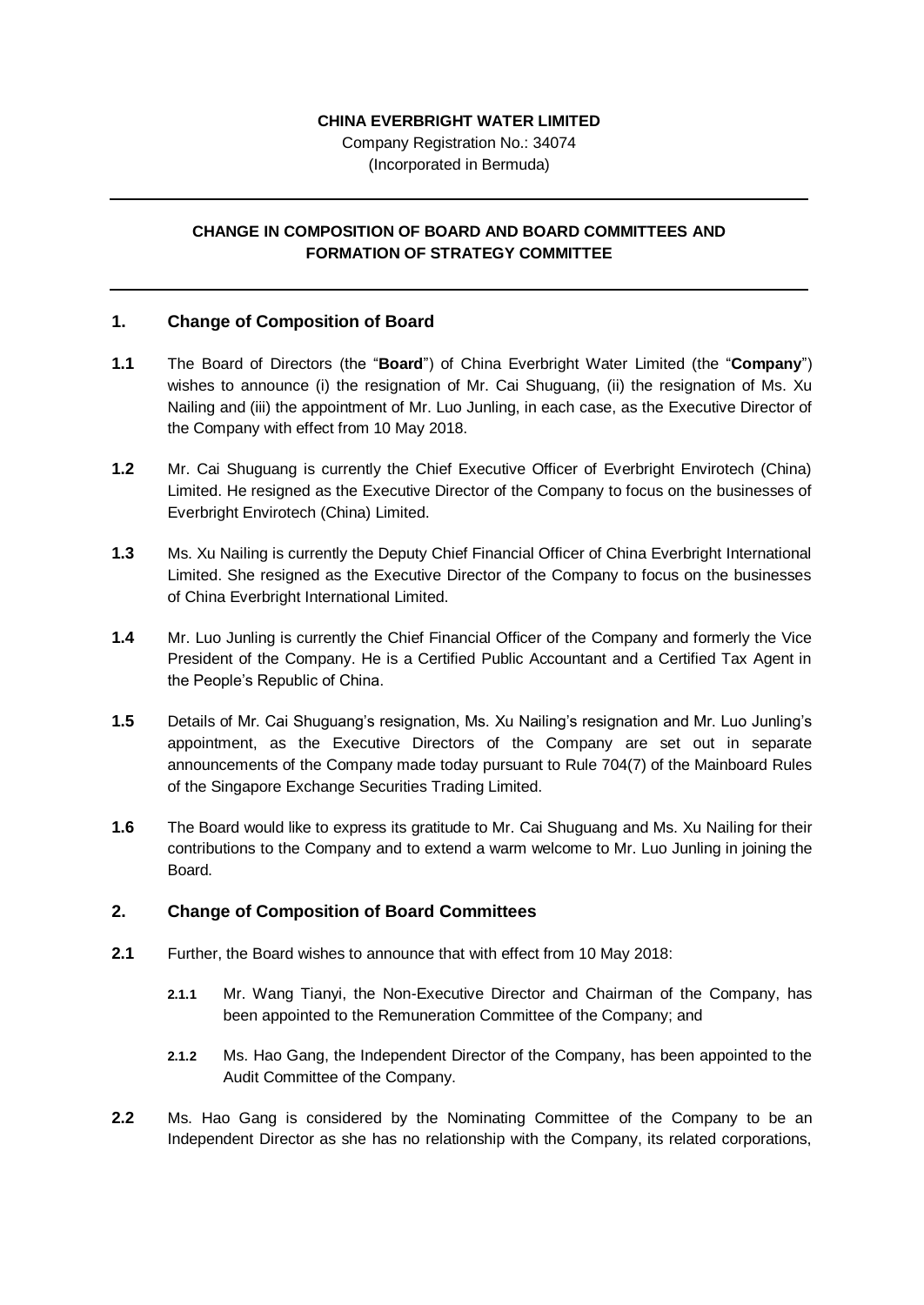its 10% shareholders (as defined in the Code of Corporate Governance)<sup>1</sup> or its officers that could interfere or be reasonably perceived to interfere with the exercise of her independent business judgement with a view to the best interests of the Company.

**2.3** Save as set out in paragraph [2.1](#page-0-0) above, the respective composition of the Audit Committee, Nominating Committee and Remuneration Committee of the Company remains unchanged.

## **3. Formation of Strategy Committee**

- **3.1** Separately, the Board wishes to announce that with effect from 10 May 2018, the Company has formed a Strategy Committee. The main objective of the formation of the Strategy Committee is to assist the Board in oversight responsibilities relating to the planning and implementation of the Company's development strategies. The principal responsibilities of the Strategy Committee are as follows:
	- **3.1.1** to assist the Board in providing strategic direction to the Company and to oversee the strategic planning of the Company and the implementation of such strategies;
	- **3.1.2** to review the medium-term and long-term strategic objectives proposed by the management of the Company (the "**Management**") and to oversee Management's performance in relation to such strategies;
	- **3.1.3** to review, endorse and recommend to the Board the annual business plans, budget and capital and debt structure of the Company in relation to the strategies;
	- **3.1.4** to review the financial and operational performance of the Company in relation to the approved budget of the Company;
	- **3.1.5** to consider sustainability issues in formulating strategies and to oversee the monitoring and management of environmental, social and governance factors that are material to the business of the Company;
	- **3.1.6** to deliberate on strategic matters which require the review of the Board; and
	- **3.1.7** to exercise such power and perform such other duties as the Board may delegate to it from time to time**.**
- **3.2** The members of the Strategy Committee of the Company as at the date of this Announcement are as follows:
	- **3.2.1** Mr. Wang Tianyi, the Non-Executive Director and Chairman of the Company, who has also been appointed as the Chairman of the Strategy Committee of the Company;
	- **3.2.2** Mr. An Xuesong, the Executive Director and Chief Executive Officer of the Company;

<sup>-</sup><sup>1</sup> Under the Code of Corporate Governance, a "**10% shareholder**" means a person who has an interest or interests in one or more voting shares in the company and the total votes attached to that share, or those shares, is not less than 10% of the total votes attached to all the voting shares in the company and "**voting shares**" exclude treasury shares.